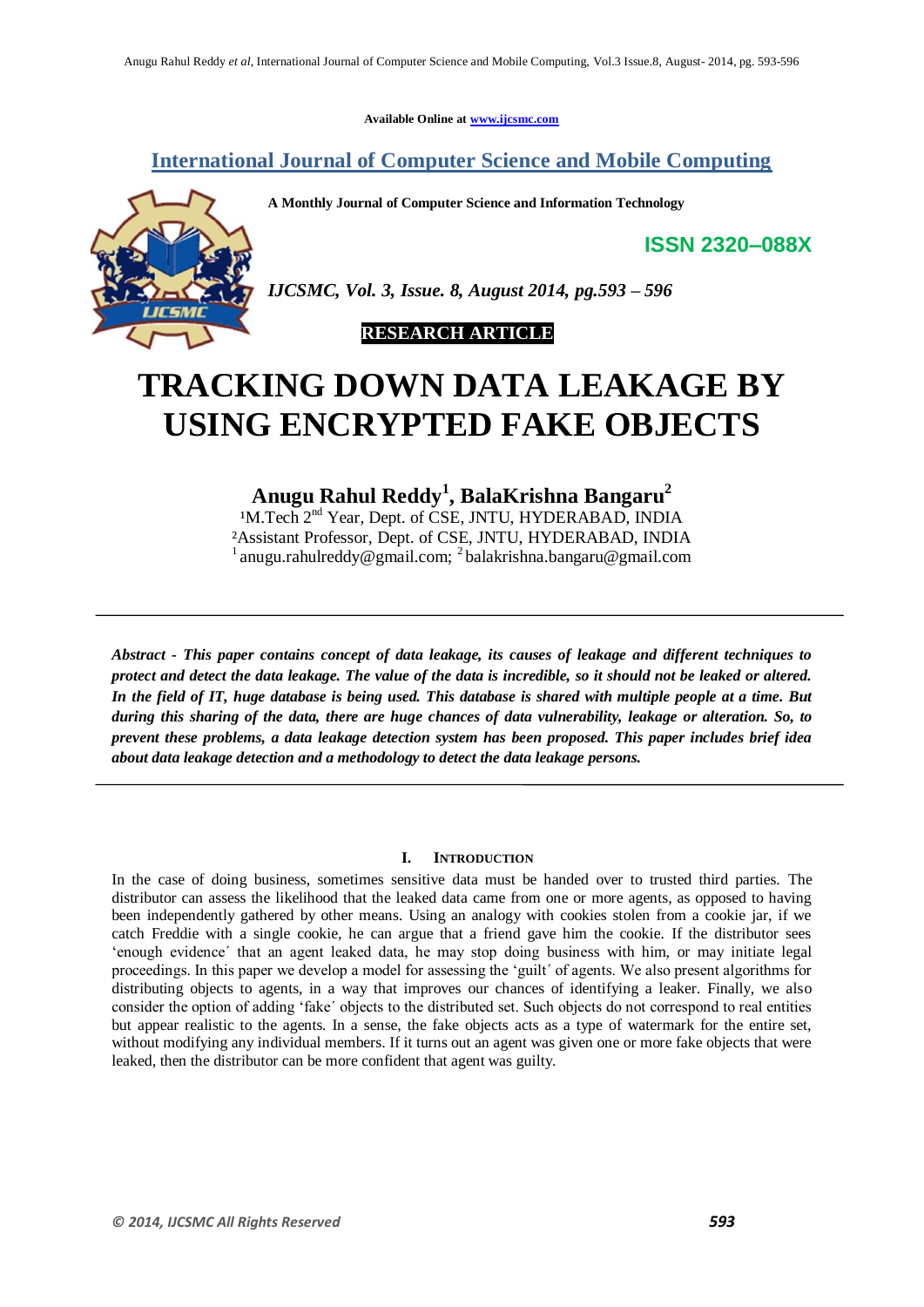

FIGURE 1: System Architecture Block Diagram

#### **II. EXISTING SYSTEM**

In existing system data leakage detection is handled by watermarking, e.g., a unique code is embedded in each distributed copy. If that copy is later discovered in the hands of an unauthorized party, the leaker can be identified.

Watermarks can be very useful in some cases, but again, involve some modification of the original data. Furthermore, watermarks can sometimes be destroyed if the data recipient is malicious. E.g. A hospital may give patient records to researchers who will devise new treatments. Similarly, a company may have partnerships with other companies that require sharing customer data. Many times agent get to know that the data will be watermark that time the data will be erase by the agent that time distributor never knows that who is the leaker.

Another enterprise may out source its data processing, so data must be given to various other companies. We call the owner of the data the distributor and the supposedly trusted third parties the agents. In many cases distributor must indeed work with agents that may not be trusted, and distributor may not be sure that a leaked object came from an agent or from some other source, since sure data cannot admit watermarks. In existing system there is few problem like fixed agents and existing system work comparable with agents whose request known in advance. Also with adding fake object original sensitive data cannot be alter and absences of agent guilt models that capture leakage scenarios and appropriate model for cases where agents can collude and identify fake tuples. Lastly system is not online capture of leak scenario also in existing system more focus on data allocation problem.

#### DISADVANTAGE:

This data is vulnerable to attacks. There are several techniques by which the watermark can be removed. Thus the data will be vulnerable to attacks.

#### **III. PROPOSED SYSTEM**

In this we propose to develop a model for assessing the guilt of agents. We also present algorithms for distributing objects to agents, in a way that improves our chances of identifying a leaker. Finally, we also consider the option of adding fake objects to the distributed set. Such objects do not correspond to real entities but appear realistic to the agents. In a sense, the fake objects acts as a type of watermark for the entire set, without modifying any individual members. If it turns out an agent was given one or more fake objects that were leaked, then the distributor can be more confident that agent was guilty.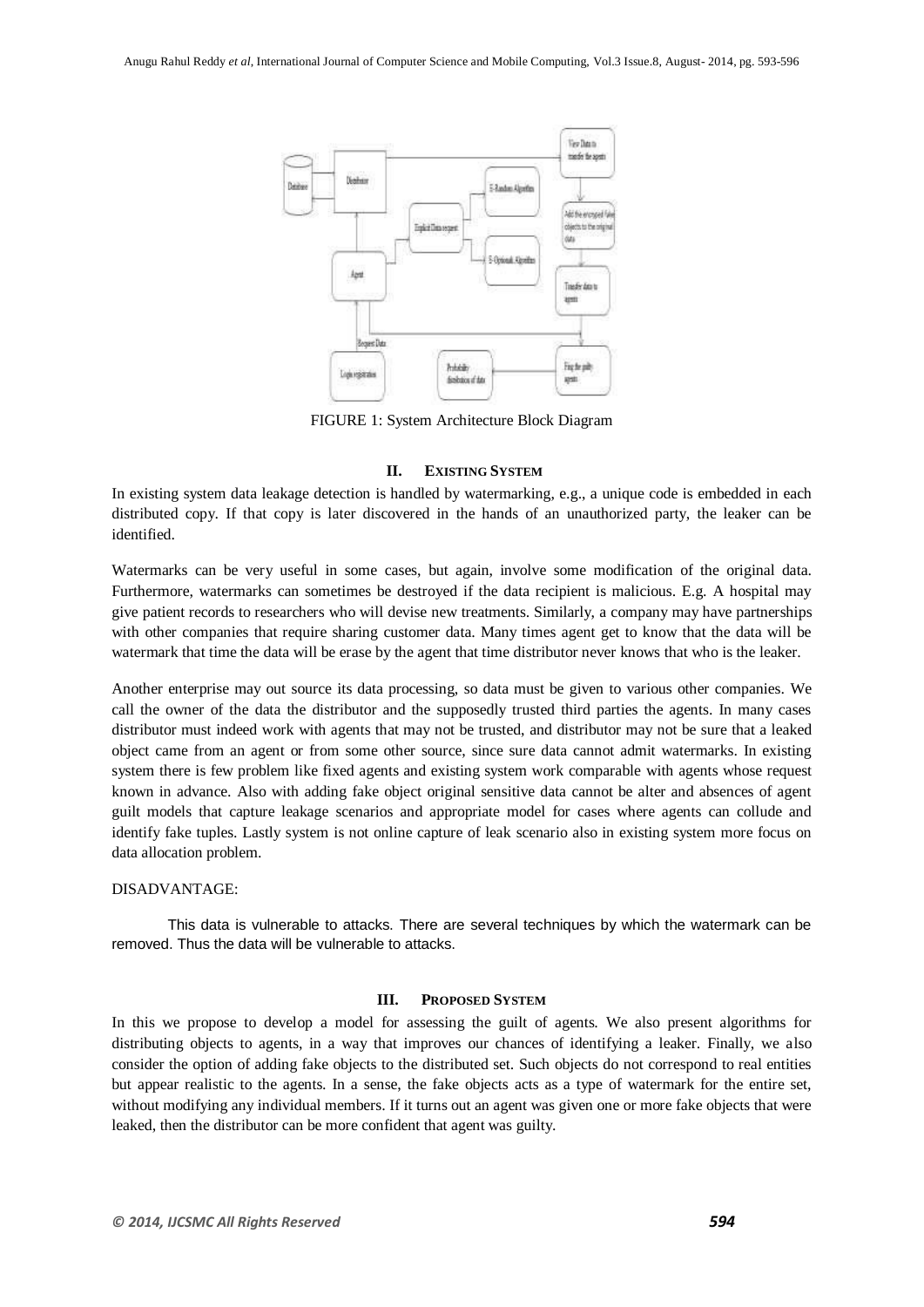#### ADVANTAGE:

This system includes the data hiding along with the provisional software with which only the data can be accessed. This system gives privileged access to the administrator (data distributor) as well as the agents registered by the distributors. Only registered agents can access the system. The user accounts can be activated as well as cancelled. The exported file will be accessed only by the system. The agent has given only the permission to access the software and view the data. The data can be copied by our software. If the data is copied to the agent' system the path and agent information will be sent to the distributors email id thereby the identity of the leaked user can be traced





#### **IV. RELATED WORK**

The presented guilt detection approach is related to the data provenance problem: tracing the lineage of *S* objects implies essentially the detection of the guilty agents. Suggested solutions are domain specific, such as lineage tracing for data warehouses, and assume some prior knowledge on the way a data view is created out of data sources. Our problem formulation with objects and sets is more general and simplifies lineage tracing, since we do not consider any data transformation from Ri sets to S.

As far as the allocation strategies are concerned, our work is mostly relevant to watermarking that is used as a means of establishing original ownership of distributed objects. Watermarks were initially used in images, video and audio data [2] whose digital representation includes considerable redundancy. Our approach and watermarking are similar in the sense of providing agents with some kind of receiver-identifying information. However, by its very nature, a watermark modifies the item being watermarked. If the object to be watermarked cannot be modified then a watermark cannot be inserted.

In such cases methods that attach watermarks to the distributed data are not applicable. Finally, there are also lots of other works on mechanisms that allow only authorized users to access sensitive data. Such approaches prevent in some sense data leakage by sharing information only with trusted parties. However, these policies are restrictive and may make it impossible to satisfy agents requests.